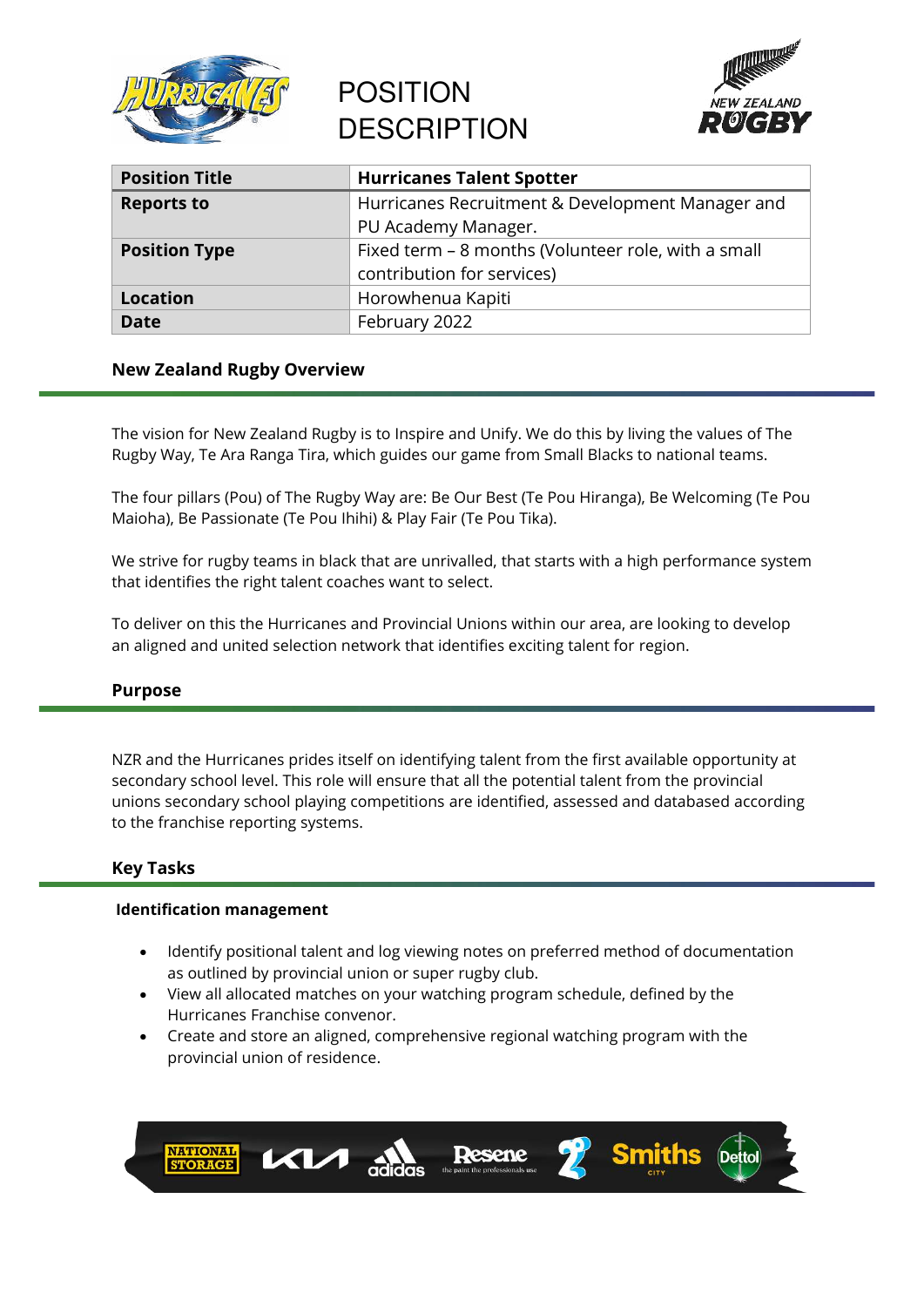# **Relationship Management**

- Successfully manage a relationship with schools in your selection vicinity, especially their rugby coaching staff and relevant school teachers, Deans, Principals etc.
- Effectively work with Hurricanes rugby and provincial staff to achieve regional TID goals and outcomes.

# **Reporting and Services**

- Attend by zoom or face to face, weekly selection meetings and discussions in your province.
- Attend monthly regional selection network meeting for Super Rugby Club by zoom.
- If needed, attend NZR selection meetings by zoom as necessary.
- Attend provincial and super rugby club U18 camps in order to assist NZR assessment methods and report back using NZR online assessment procedures.
- Have access to an up to date computer and high speed internet.

## **Other**

- Undertake some other tasks as required to meet team or organisational objectives.
- Be prepared to attend workshops online for video, talent potential attributes and assessment professional development.

## **Health & Safety (for self)**

- Takes personal responsibility for keeping self-free from harm.
- Follows safe working procedures.
- Reports incidents promptly.
- Reports hazards promptly and suggests appropriate remedies.
- Knows what to do in the event of an emergency.
- Co-operates in implementing rehabilitation plan.
- Knows what process options are available and contributes to a harm-free workplace culture.